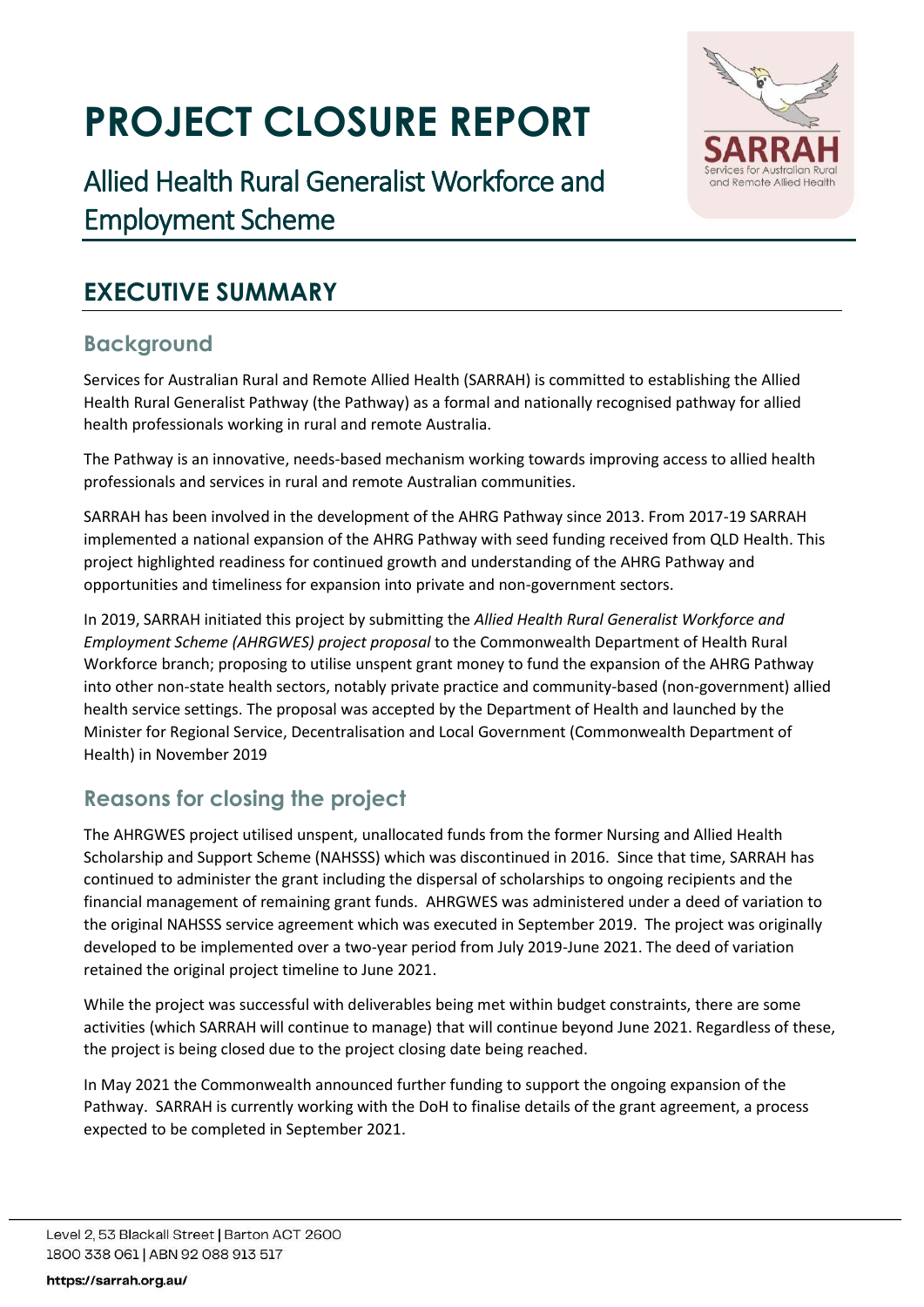Pending finalisation of this agreement, this further funding is likely to see an additional 90 training positions allocated over three years (July 2021 – June 2024) through The Allied Health Rural Education and Training (TAHRGET) initiative.

For clarity of purpose any ongoing support activities against the AHRGWES project will be transitioned to TAHRGET as identified in closure activities.

## **Summary of Recommendations**

The project management team recommend that the AHRGWES Project Steering Committee deem the AHRGWES project closed. In doing so the steering committee acknowledge the deliverables of the project that have been achieved and that the remaining activities should be transferred under the TAHRGET project.

Several recommendations have arisen during the implementation, monitoring and closure of the AHRGWES project that should be considered in future instances of AHRG pathway implementation. The themes of these recommendations are summarised here.

### **Stakeholder engagement recommendations**

Distribution of training positions during AHRGWES implementation was not evenly spread across jurisdictions and sectors. It is unclear whether this is because of poor stakeholder engagement and/or lack of organisation 'readiness' or demand for this workforce initiative.

With this in mind, the project team recommends future project iterations consider whether full jurisdiction and sector representation is the appropriate approach when assessing, prioritising and allocating training positions; and that promotional and marketing strategies are optimised to reach all sectors and jurisdictions. As the project team have made recommendations to review how important full

#### **Project management recommendations**

The project management team found several necessary elements of AHRGWES implementation to be resource intensive, particularly with regards to assessing and allocating training positions (and the associated impacts on commencement and completion), onboarding and supporting organisations and trainees and managing reallocations of positions and resources for training positions that do not complete.

With this in mind, the project team recommends future project iterations adopt internal strategies and processes that facilitate early uptake of participants; as well as take steps to optimise the organisation and trainee understanding of the AHRG Pathway to smooth the on-boarding process and set clear expectations of all levels of participating organisations.

### **AHRG Pathway level recommendations**

The project team made several observations regarding the two available AHRG Pathways. An early preference of trainees and organisations toward the Level 2 pathway was observed, however due to cohort size and limited pathway completion at project close, these observations are viewed with caution. Additionally, the project team observed issues with timing for trainees undertaking the pathway. Those doing the Level 1 pathway found it unrealistic to complete the pathway within the suggested 12 months. Some of those doing the Level 2 pathway found balancing work and other commitments difficult. The independent external evaluation may discover more about these issues.

In the meantime, the project team recommends that future projects implementing the AHRG pathway ensure that budgets and deliverables allow flexibility for a preference for either pathway level depending on the relevant demand. Additionally, future program guidelines should be reviewed to ensure that timelines and rules for completion are more achievable for trainees undertaking the pathway.